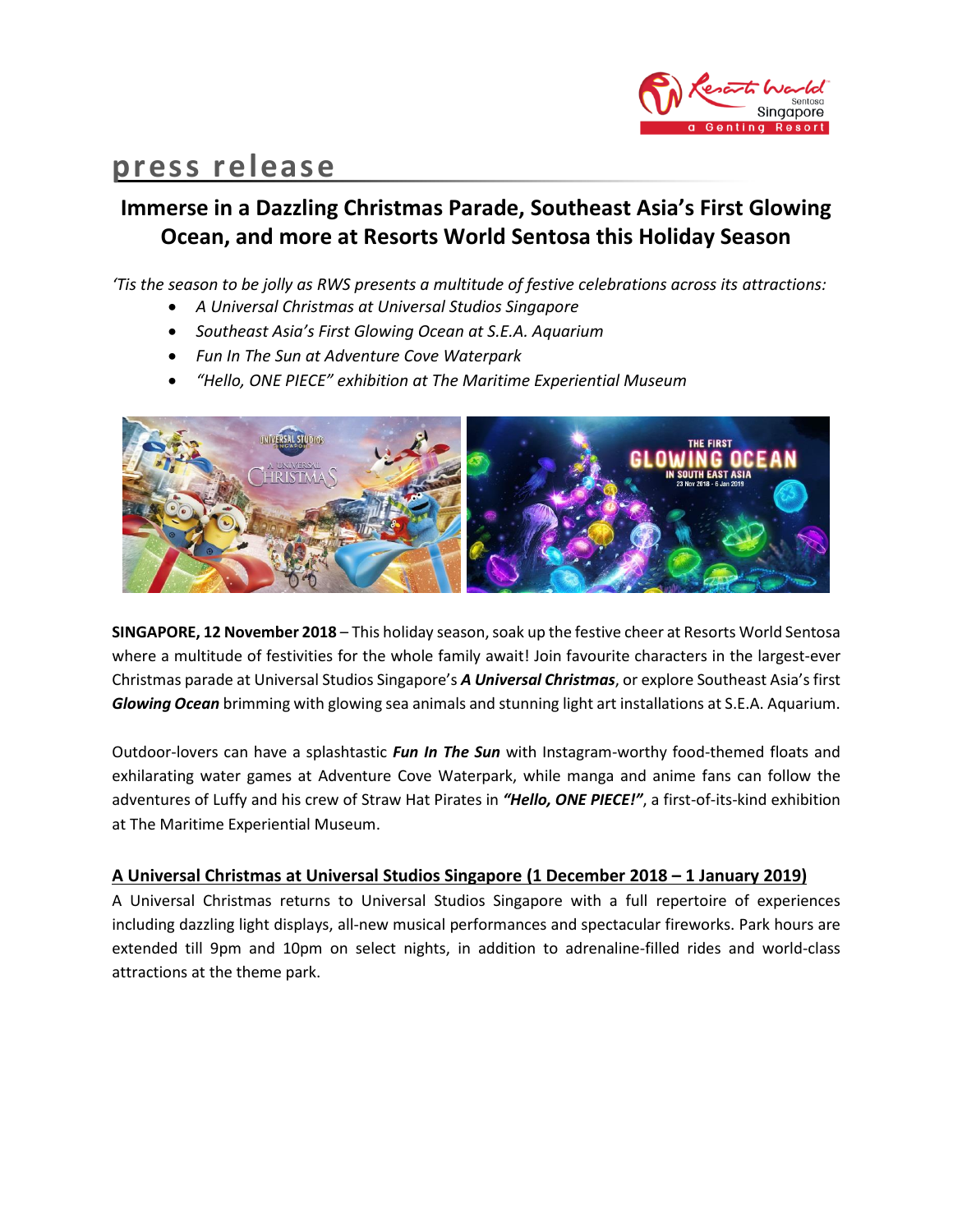Taking centre stage this year is *Santa's Snowy Sleigh Ride*, which returns as the largest-ever Christmas parade in the history of Universal Studios Singapore. The colourfully flamboyant parade will feature a procession of wildly embellished floats and over 50 merry characters including elves, toy soldiers and jolly old St. Nick himself. At nightfall, the parade culminates in *Santa's Christmas Light-Up Party* on New York Street, where guests can expect a brilliantly-illuminated show with stunning projection mapping, snowfall and favourite characters such asthe Minions, Sesame Street friends, Shrek and Princess Fiona – all decked out in Christmas outfits!

Over at the Hollywood Lagoon Stage, guests are invited to a brand-new production titled *PRESENTation Day* which tells the heart-warming story of Evie Evergreen, a toymaker elf determined to bring back the true meaning of Christmas in today's tech-obsessed world. Follow the quirky cast of elves in this original musical filled with all-singing, all-dancing acts that will delight audiences.

This year, guests can embark on an interactive Christmas adventure at the bustling Elf Town in the Hollywood zone, where hardworking elves are in full-swing this holiday season. Kids can get a sneak peek into Bristles T. Evergreen's toy-making station and help him complete his toy for *PRESENTation Day*, or find out if their loved ones have been behaving at Chief Chester Chestnut's Naughty-or-Nice O'meter!

The yuletide celebrations continue throughout the theme park. Make *A Christmas Date with Marilyn Monroe* and sing along to familiar tunes, or dance along to the best holiday hits at the all-new *Turntables* show where guests can even pick the next song in the set list. The whole family can catch *Oscar's Grouchmas* at Pantages Hollywood Theater and follow the story of Oscar, as he transforms from a Christmas grouch to the holiday's number one fan.

A Universal Christmas is included with regular admission to Universal Studios Singapore. Singapore Residents enjoy online discounts on admission at S\$72 for an adult one-day ticket (U.P. S\$76), along with a limited edition EZ-link card and a complimentary S\$5 retail voucher. Guest who wish to enter only after 5.00pm are eligible for a special package, with more details being available online.

## **Glowing Ocean at S.E.A. Aquarium (23 November 2018 – 6 January 2019)**

This year, expect Christmas like no other at S.E.A. Aquarium, as it transforms into a mystical water wonderland filled with glowing sea creatures, stunning light art installations, and a first-of-its kind underwater LED dive appearance amongst marine life.

Guests can explore five multisensory zones inspired by the wondrous world of luminous marine creatures. Begin the adventure at the interactive *Glow Room* to discover the difference between biofluorescent and bioluminescent animals, and pen down conservation wishes with glow-in-the-dark ink. Over at the *Crazy, Colourful Corals* zone, guests can gaze in wonder at the aquarium's coral colonies which fluoresce under ultraviolet light at the night reef habitat, or step into an immersive art installation inspired by flowing coral tentacles.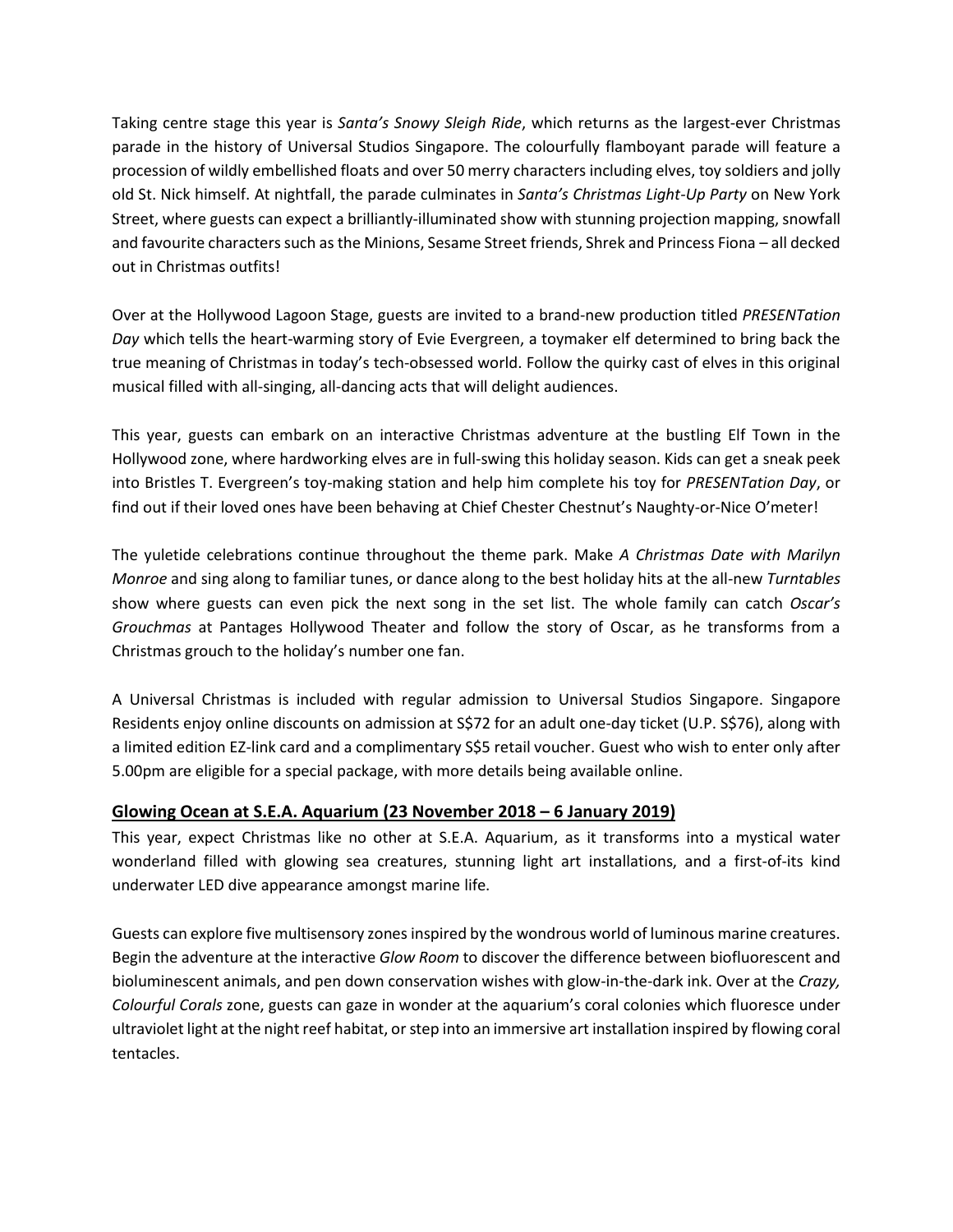The experiential light displays also include zones such as *Imaginarium,* which transports guests immediately into the depths of the underwater world; *Joyous Jiggly Jellies* featuring an extensive collection of mesmerising sea jellies illuminating hues of colours in their newly-enhanced habitats; and the *Abyssal Zone* that brings to life mysterious deep sea creatures in a mystical holographic experience like no other.

For the first time, S.E.A. Aquarium will introduce an underwater appearance with divers in specially customised LED suits as they swim alongside 40,000 marine residents such as majestic manta rays and zebra sharks at the iconic Open Ocean Habitat. In addition, crowd favourites such as Scuba Santa and Elves will make a comeback with their cheeky underwater antics as they dive amongst fishy friends. Singapore Residents enjoy online discounts on bundled admission at only S\$30 for an adult one-day ticket (U.P. S\$45) to both S.E.A. Aquarium and The Maritime Experiential Museum (with a minimum purchase of two adult tickets).

## **Fun In The Sun at Adventure Cove Waterpark (17 November – 30 December 2018)**

On weekends and public holidays from 17 November to 30 December 2018, outdoor lovers and thrillseekers of all ages can have *Fun In The Sun* at Adventure Cove Waterpark. Highlights include a *Food Fight* that will feature larger-than-life food-themed floats at Bluwater Bay that will create a wave of excitement and a splash of colour on everyone's Instagram feed. Thrill-seekers can pit their competitive skills against each other in games like Water Wars, a lip sync battle while balancing on giant floats and many others, while grooving to the beats of the resident DJ. Guests can also take part in an Instagram contest and stand a chance to win attractive prizes such as premium ZoukOut tickets and action cameras. Singapore Residents enjoy online discounts on admission at only S\$28 for an adult one-day ticket (U.P. S\$38) to Adventure Cove Waterpark.

## **"Hello, ONE PIECE" exhibition at The Maritime Experiential Museum**

## **(27 November 2018 – 1 January 2019)**

Popular Japanese manga sensation "ONE PIECE" will be docking at The Maritime Experiential Museum for a first-of-its-kind exhibition in Singapore titled *"Eiichiro Oda presents Hello, ONE PIECE Luffy is here!"* Fans can join Luffy and his crew of Straw Hat Pirates and embark on a high seas adventure at the museum.

The exhibition introduces guests to the colourful world of ONE PIECE, written and illustrated by Eiichiro Oda. Fans can explore four sections, each covering a unique aspect of Oda's work. These include a zone which features an exact replica of Oda's desk, and a virtual reality zone where guests can experience jumping into the mind of Eiichiro Oda and gain a first person perspective of ONE PIECE characters being drawn and brought to life by him. For more information, visit [www.rwsentosa.com/onepiece](http://www.rwsentosa.com/onepiece)

Refer to **Appendix A** for an overview of Christmas events.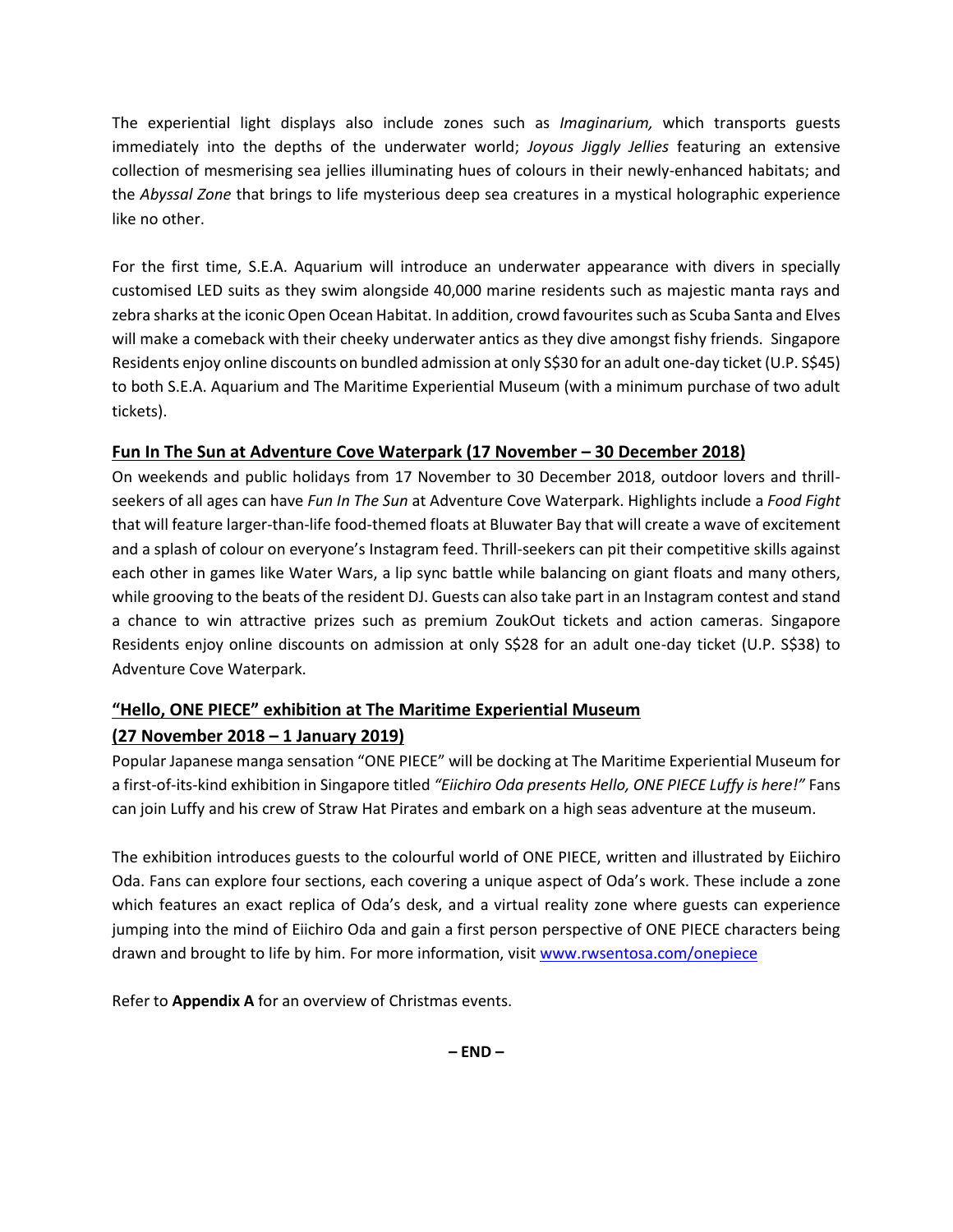#### **NOTE TO EDITORS**

- *1.* Photos can be downloaded fro[m https://app.box.com/v/RWSAttractionsDecember2018](https://app.box.com/v/RWSAttractionsDecember2018)
- *2.* All photos are to be attributed to **Resorts World Sentosa**

#### **ABOUT RESORTS WORLD SENTOSA**

Resorts World Sentosa (RWS), Asia's premium lifestyle destination resort, is located on Singapore's resort island of Sentosa. Spanning 49 hectares, RWS is home to world-class attractions including Universal Studios Singapore, S.E.A. Aquarium, the Maritime Experiential Museum, Dolphin Island and Adventure Cove Waterpark. Complementing the adventure and adrenaline of its theme parks and attractions are six unique luxury hotels, the world-class Resorts World Convention Centre, a casino and the Asian flagship of a world-renowned destination spa. RWS offers awardwinning dining experiences and exciting cuisine from around the world across its many renowned celebrity chef restaurants, establishing itself as a key player in Singapore's vibrant and diverse dining scene and a leading gourmet destination in Asia for epicureans. The integrated resort also offers world-class entertainment, from original resident productions to concerts and public shows such as Crane Dance and Lake of Dreams. RWS has been named "Best Integrated Resort" since 2011 for eight consecutive years at the TTG Travel Awards which recognises the best of Asia-Pacific's travel industry.

RWS is wholly owned by Genting Singapore, a company of the Genting Group. For more information, please visit [www.rwsentosa.com.](http://www.rwsentosa.com/)

**11/ResortsWorldatSentosa** BOO wsentosa [www.rwsentosablog.com](http://www.rwsentosablog.com/)

#### **MEDIA CONTACTS**

#### **Resorts World Sentosa**

Shaiful Rizal Tel: +65 6577 9761 / +65 9170 2542 E-mail[: shaiful.malek@RWSentosa.com](mailto:shaiful.malek@RWSentosa.com)

#### **Ogilvy Public Relations (for Resorts World Sentosa)**

Goh Su Fang Tel: +65 6213 7973 / +65 9118 8315 E-mail: [sufang.goh@ogilvy.com](mailto:sufang.goh@ogilvy.com)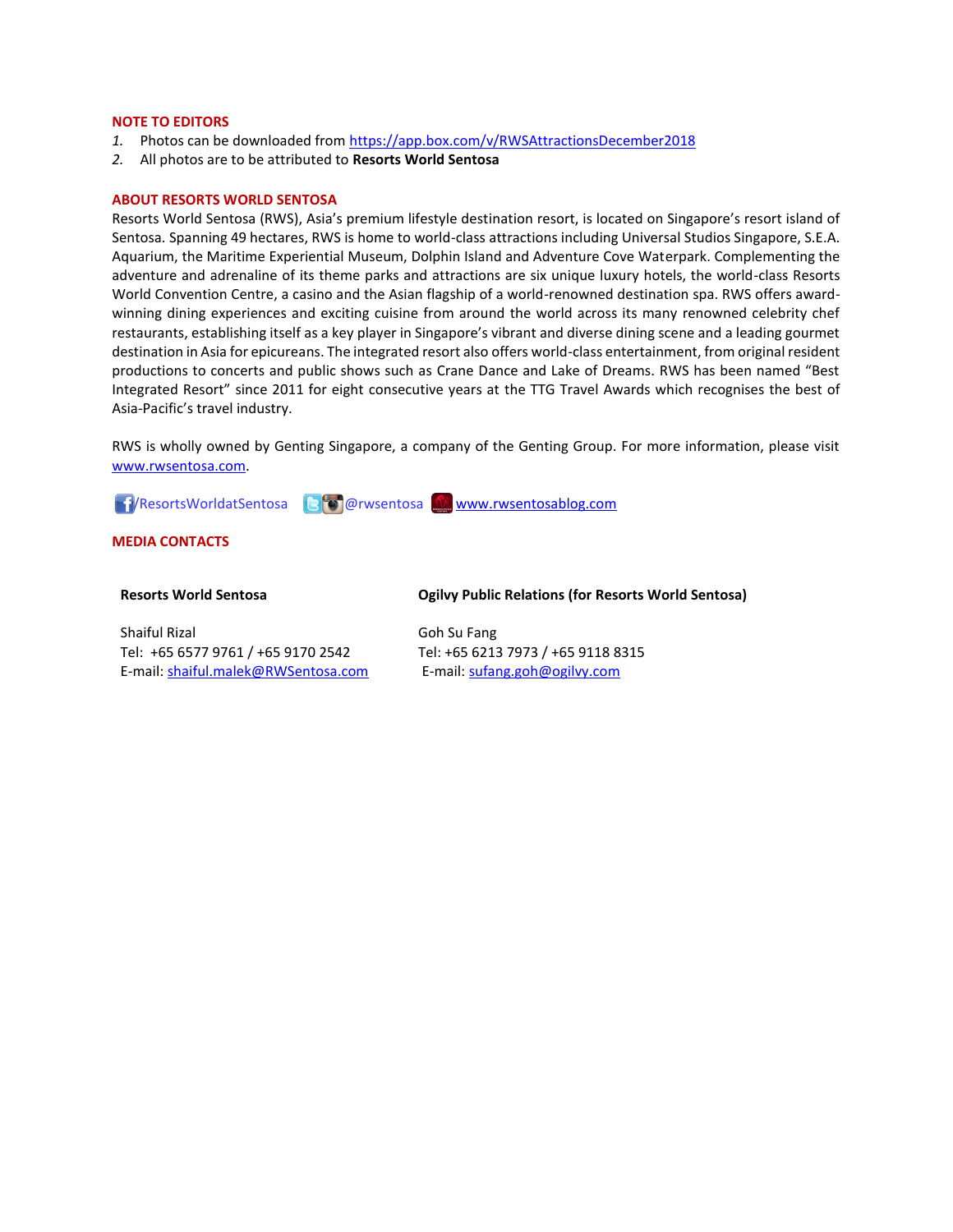

Maritime Experiential Museum (with a minimum purchase of two adult tickets).

**Website** [www.rwsentosa.com/glowing-ocean](file:///C:/Users/victoria.ang/AppData/Local/Microsoft/Windows/Temporary%20Internet%20Files/Content.Outlook/UUQJJJ3M/www.rwsentosa.com/glowing-ocean)

*\*Site will go live on 15 November*

## **Appendix A – Overview of Events**